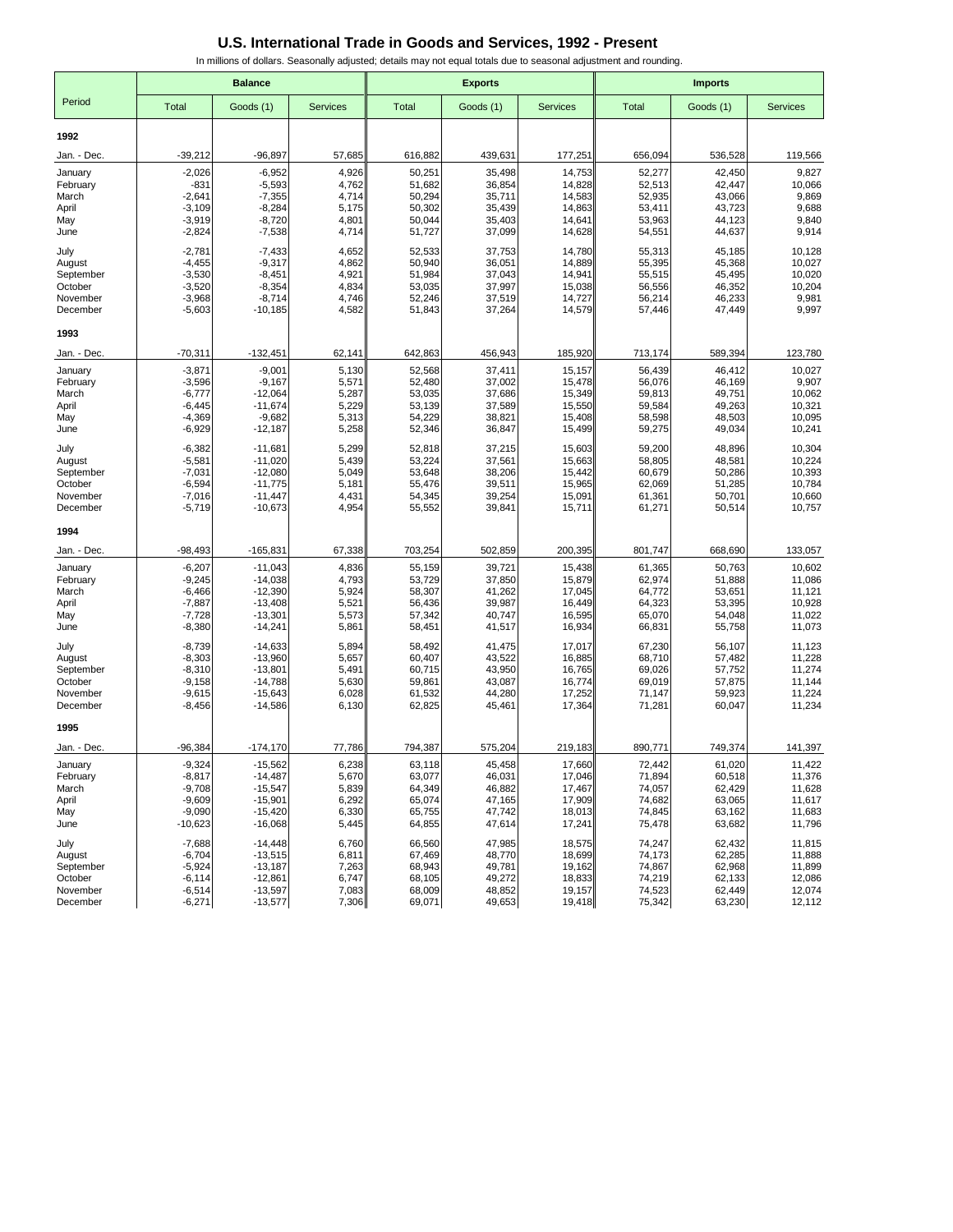|                      | <b>Balance</b>         |                         |                 |                  | <b>Exports</b>   |                  | <b>Imports</b>     |                  |                  |  |
|----------------------|------------------------|-------------------------|-----------------|------------------|------------------|------------------|--------------------|------------------|------------------|--|
| Period               | Total                  | Goods (1)               | <b>Services</b> | <b>Total</b>     | Goods (1)        | <b>Services</b>  | Total              | Goods (1)        | <b>Services</b>  |  |
| 1996                 |                        |                         |                 |                  |                  |                  |                    |                  |                  |  |
| Jan. - Dec.          | $-104,065$             | $-191,000$              | 86,935          | 851,602          | 612,113          | 239,489          | 955,667            | 803,113          | 152,554          |  |
| January              | $-8,465$               | $-15,007$               | 6,542           | 68,299           | 49,554           | 18,745           | 76,764             | 64,561           | 12,203           |  |
| February             | $-7,319$               | $-13.764$               | 6,445           | 69,899           | 50,973           | 18,926           | 77,217             | 64,736           | 12,481           |  |
| March                | $-7,756$<br>$-8,744$   | $-15, 122$<br>$-15,597$ | 7,366<br>6,853  | 69,797<br>70,126 | 50,026<br>50,797 | 19,771<br>19,329 | 77,553<br>78,870   | 65,148<br>66,394 | 12,405<br>12,476 |  |
| April<br>May         | $-9,259$               | $-16,668$               | 7,409           | 71,029           | 50,914           | 20,115           | 80,288             | 67,582           | 12,706           |  |
| June                 | $-7,460$               | $-14,944$               | 7,484           | 71,056           | 51,150           | 19,906           | 78,516             | 66,094           | 12,422           |  |
| July                 | $-10, 132$             | $-16,397$               | 6,265           | 69,404           | 50,030           | 19,374           | 79,536             | 66,427           | 13,109           |  |
| August               | $-10,357$              | $-17,097$               | 6,740           | 70,563           | 50,877           | 19,686           | 80,919             | 67,973           | 12,946           |  |
| September<br>October | $-10,195$<br>$-6,635$  | $-17,018$<br>$-15,070$  | 6,823<br>8,435  | 70,553<br>73,769 | 50,949<br>52,306 | 19,604<br>21,463 | 80,748<br>80,404   | 67,967<br>67,376 | 12,781<br>13,028 |  |
| November             | $-7,268$               | $-15,814$               | 8,546           | 74,263           | 52,698           | 21,565           | 81,531             | 68,512           | 13,019           |  |
| December             | $-10,475$              | $-18,502$               | 8,027           | 72,842           | 51,840           | 21,002           | 83,317             | 70,342           | 12,975           |  |
| 1997                 |                        |                         |                 |                  |                  |                  |                    |                  |                  |  |
| Jan. - Dec.          | $-108,273$             | $-198,428$              | 90,155          | 934,453          | 678,366          | 256,087          | 1,042,726          | 876,794          | 165,932          |  |
| January              | $-11,269$              | $-18,455$               | 7,186           | 72,910           | 52,260           | 20,650           | 84,179             | 70,715           | 13,464           |  |
| February<br>March    | $-9,776$<br>$-8,383$   | $-17,036$<br>$-16,048$  | 7,260<br>7,665  | 75,225<br>77,050 | 54,470<br>55,940 | 20,755<br>21,110 | 85,001<br>85,433   | 71,506<br>71,988 | 13,495<br>13,445 |  |
| April                | $-8,086$               | $-15,778$               | 7,692           | 77,769           | 56,621           | 21,148           | 85,855             | 72,399           | 13,456           |  |
| May                  | $-8,394$               | $-16,248$               | 7,854           | 77,883           | 56,386           | 21,497           | 86,277             | 72,634           | 13,643           |  |
| June                 | $-7,154$               | $-15,021$               | 7,867           | 78,889           | 57,242           | 21,647           | 86,043             | 72,263           | 13,780           |  |
| July                 | $-7,033$               | $-14,718$               | 7,685           | 80,099           | 58,545           | 21,554           | 87,132             | 73,263           | 13,869           |  |
| August<br>September  | $-8,743$<br>$-9,269$   | $-16,505$<br>$-16,597$  | 7,762<br>7,328  | 78,622<br>79,287 | 56,895           | 21,727           | 87,365<br>88,556   | 73,400<br>74,311 | 13,965<br>14,245 |  |
| October              | $-9,089$               | $-16,820$               | 7,731           | 79,383           | 57,714<br>57,655 | 21,573<br>21,728 | 88,472             | 74,475           | 13,997           |  |
| November             | $-9,786$               | $-16,854$               | 7,068           | 78,300           | 56,982           | 21,318           | 88,086             | 73,836           | 14,250           |  |
| December             | $-11,289$              | $-18.350$               | 7,061           | 79,038           | 57.654           | 21,384           | 90,327             | 76,004           | 14,323           |  |
| 1998                 |                        |                         |                 |                  |                  |                  |                    |                  |                  |  |
| Jan. - Dec.          | $-166, 140$            | $-248,221$              | 82,081          | 933,174          | 670,416          | 262,758          | 1,099,314          | 918,637          | 180,677          |  |
| January              | $-10,776$              | $-18,016$               | 7,240           | 79,008           | 57,500           | 21,508           | 89,784             | 75,516           | 14,268           |  |
| February<br>March    | $-11,564$<br>$-12,880$ | $-18,302$<br>$-20,288$  | 6,738<br>7,408  | 77,931<br>78,812 | 56,627<br>56,934 | 21,304<br>21,878 | 89,495<br>91,692   | 74,929<br>77,222 | 14,566<br>14,470 |  |
| April                | $-13,940$              | $-21,488$               | 7,548           | 77,626           | 55,229           | 22,397           | 91,566             | 76,717           | 14,849           |  |
| May                  | $-14,202$              | $-21,493$               | 7,291           | 77,147           | 55,073           | 22,074           | 91,349             | 76,566           | 14,783           |  |
| June                 | $-13,247$              | $-19,957$               | 6,710           | 76,961           | 55,257           | 21,704           | 90,208             | 75,214           | 14,994           |  |
| July                 | $-13,949$              | $-20,316$               | 6,367           | 76,149           | 54,618           | 21,531           | 90,098             | 74,934           | 15,164           |  |
| August<br>September  | $-16,028$<br>$-14,820$ | $-22,389$<br>$-21,096$  | 6,361<br>6,276  | 75,512<br>77,179 | 53,945<br>55,490 | 21,567<br>21,689 | 91,540<br>91,999   | 76,334<br>76,586 | 15,206<br>15,413 |  |
| October              | $-14,815$              | $-21,414$               | 6,599           | 79,351           | 56,962           | 22,389           | 94,166             | 78,376           | 15,790           |  |
| November             | $-15,173$              | $-21,752$               | 6,579           | 79,117           | 56,949           | 22,168           | 94,290             | 78,701           | 15,589           |  |
| December             | $-14,745$              | $-21,709$               | 6,964           | 78,382           | 55,833           | 22,549           | 93,127             | 77,542           | 15,585           |  |
| 1999                 |                        |                         |                 |                  |                  |                  |                    |                  |                  |  |
| Jan. - Dec.          | $-255,808$             | $-337,067$              | 81,258          | 976,526          | 698,525          | 278,001          | 1,232,334          | 1,035,592        | 196,742          |  |
| January              | $-15,612$              | $-22,105$               | 6,493           | 78,457           | 56,280           | 22,177           | 94,069             | 78,385           | 15,684           |  |
| February             | $-18,152$              | $-24,833$<br>$-24,194$  | 6,681           | 78,164           | 55,625           | 22,539<br>22,684 | 96,316<br>96,175   | 80,458           | 15,858<br>15,967 |  |
| March<br>April       | $-17,476$<br>$-17,977$ | $-24,578$               | 6,717<br>6,601  | 78,699<br>79,524 | 56,014<br>56,902 | 22,622           | 97,501             | 80,208<br>81,481 | 16,020           |  |
| May                  | $-20,442$              | $-27,090$               | 6,648           | 79,514           | 56,724           | 22,790           | 99,956             | 83,814           | 16,142           |  |
| June                 | $-23,084$              | $-29,943$               | 6,860           | 79,780           | 56,664           | 23,117           | 102,864            | 86,607           | 16,257           |  |
| July                 | $-23,360$              | $-30,415$               | 7,055           | 81,106           | 57,510           | 23,596           | 104,466            | 87,925           | 16,541           |  |
| August               | $-22,945$              | $-29,992$               | 7,046           | 82,662           | 58,973           | 23,690           | 105,608            | 88,964           | 16,644           |  |
| September<br>October | $-23,031$<br>$-23,779$ | $-30,025$<br>$-30,608$  | 6,995<br>6,829  | 83,740<br>83,961 | 59,957<br>60,317 | 23,782<br>23,644 | 106,770<br>107,740 | 89,983<br>90,925 | 16,788<br>16,815 |  |
| November             | $-24,828$              | $-31,526$               | 6,698           | 84,664           | 60,889           | 23,774           | 109,492            | 92,415           | 17,077           |  |
| December             | $-25,123$              | $-31,757$               | 6,635           | 86,254           | 62,670           | 23,585           | 111,377            | 94,427           | 16,950           |  |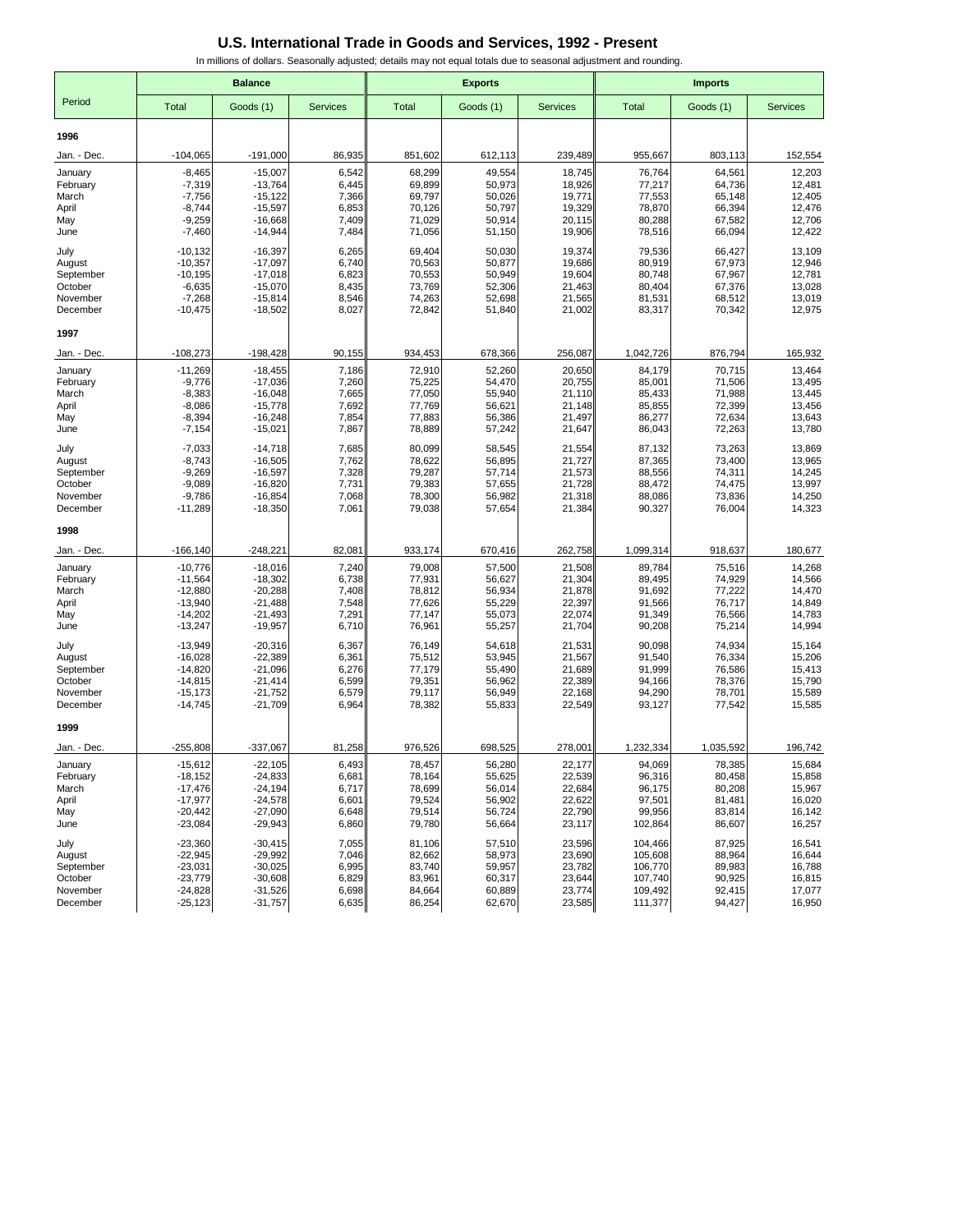|                      | <b>Balance</b>         |                         |                 |                  | <b>Exports</b>   |                  | <b>Imports</b>     |                    |                  |
|----------------------|------------------------|-------------------------|-----------------|------------------|------------------|------------------|--------------------|--------------------|------------------|
| Period               | Total                  | Goods (1)               | <b>Services</b> | <b>Total</b>     | Goods (1)        | <b>Services</b>  | <b>Total</b>       | Goods (1)          | <b>Services</b>  |
| 2000                 |                        |                         |                 |                  |                  |                  |                    |                    |                  |
| Jan. - Dec.          | -369,685               | $-446,781$              | 77,096          | 1,082,963        | 784,940          | 298,023          | 1,452,648          | 1,231,721          | 220,927          |
| January              | $-26,506$              | $-32,734$               | 6,228           | 85,997           | 62,497           | 23,499           | 112,502            | 95,232             | 17,271           |
| February             | $-28,640$              | $-35,060$               | 6,420           | 86,471           | 62,373           | 24.098           | 115,111            | 97,433             | 17,678           |
| March                | $-30,115$              | $-36,885$               | 6,769           | 88,103           | 63,544           | 24,559           | 118,218            | 100,429            | 17,790           |
| April<br>May         | $-28,741$<br>$-29,906$ | $-35,814$<br>$-36,623$  | 7,074<br>6,718  | 89,351<br>88,944 | 64,283<br>64,002 | 25,067<br>24,941 | 118,091<br>118,849 | 100,097<br>100,626 | 17,994<br>18,223 |
| June                 | $-30,907$              | $-37,768$               | 6,861           | 91,607           | 66,332           | 25,275           | 122,514            | 104,099            | 18,414           |
| July                 | $-31,872$              | $-38,148$               | 6,276           | 91,167           | 66,006           | 25,161           | 123,039            | 104,154            | 18,885           |
| August               | $-30,581$              | $-36,688$               | 6,107           | 93,136           | 67,938           | 25,198           | 123,717            | 104,627            | 19,091           |
| September            | $-33,891$              | $-39,746$<br>$-40,170$  | 5,855<br>6,145  | 92,911<br>92,231 | 67,870           | 25,041<br>25,120 | 126,802            | 107,616            | 19,186<br>18,975 |
| October<br>November  | $-34,025$<br>$-32,242$ | $-38,374$               | 6,132           | 91,933           | 67,112<br>66,899 | 25,034           | 126,257<br>124,176 | 107,282<br>105,274 | 18,902           |
| December             | $-32,258$              | $-38,771$               | 6,513           | 91,113           | 66,081           | 25,032           | 123,372            | 104,853            | 18,519           |
| 2001                 |                        |                         |                 |                  |                  |                  |                    |                    |                  |
| Jan. - Dec.          | $-360,373$             | $-422,370$              | 61,997          | 1,015,366        | 731,331          | 284,035          | 1,375,739          | 1,153,700          | 222,039          |
| January              | $-35,202$              | $-40,754$               | 5,552           | 90,795           | 65,979           | 24,816           | 125,998            | 106,733            | 19,265           |
| February             | $-29,300$              | $-35,305$               | 6,004           | 91,101           | 66,272           | 24,828           | 120,401            | 101,577            | 18,824           |
| March                | $-32,811$              | $-38,540$               | 5,729           | 89,251           | 64,526           | 24,726           | 122,062            | 103,065            | 18,997           |
| April<br>May         | $-30,521$<br>$-27,095$ | $-36, 105$<br>$-32,630$ | 5,584<br>5,535  | 87,903<br>88,477 | 63,262<br>63,882 | 24,641<br>24,595 | 118,424<br>115,572 | 99,367<br>96,512   | 19,057<br>19,060 |
| June                 | $-29,150$              | $-34,829$               | 5,679           | 85,939           | 61,363           | 24,576           | 115,089            | 96,192             | 18,897           |
| July                 | $-29,903$              | $-35,176$               | 5,273           | 83,201           | 59,411           | 23.790           | 113,104            | 94,588             | 18,517           |
| August               | $-28,094$              | $-33,391$               | 5,297           | 83,881           | 60,011           | 23,871           | 111,975            | 93,402             | 18,573           |
| September<br>October | $-30,217$<br>$-30,588$ | $-35,338$<br>$-35,083$  | 5,121<br>4,496  | 79,509<br>79,062 | 56,531<br>57,087 | 22,978<br>21,975 | 109,726<br>109,650 | 91,870<br>92,170   | 17,856<br>17,479 |
| November             | $-30,004$              | $-33,997$               | 3,993           | 78,446           | 56,825           | 21,621           | 108,449            | 90,822             | 17,627           |
| December             | $-27,488$              | $-31,221$               | 3,733           | 77,800           | 56,182           | 21,619           | 105,288            | 87,403             | 17,886           |
| 2002                 |                        |                         |                 |                  |                  |                  |                    |                    |                  |
| Jan. - Dec.          | -420,665               | $-475,244$              | 54,579          | 986,096          | 698,037          | 288,059          | 1,406,762          | 1,173,281          | 233,480          |
| January              | $-29,677$              | $-33,806$               | 4,129           | 79,260           | 56,438           | 22,822           | 108,937            | 90,244             | 18,693           |
| February             | $-32,501$              | $-36,219$               | 3,719           | 79,264           | 56,133           | 23,131           | 111,765            | 92,352             | 19,413           |
| March<br>April       | $-31,162$<br>$-33,964$ | $-36,101$<br>$-38,648$  | 4,939<br>4,683  | 80,345<br>82,072 | 56,224<br>58,365 | 24,121<br>23,707 | 111,506<br>116,036 | 92,325<br>97,013   | 19,181<br>19,024 |
| May                  | $-34,026$              | $-39,212$               | 5,186           | 82,427           | 58,224           | 24,203           | 116,453            | 97,437             | 19,017           |
| June                 | $-34,732$              | $-39,676$               | 4,944           | 83,564           | 59,245           | 24,318           | 118,296            | 98,922             | 19,374           |
| July                 | $-33,913$              | $-38,691$               | 4,779           | 83,724           | 59,580           | 24,144           | 117,636            | 98,271             | 19,365           |
| August               | $-36,386$              | $-41,136$               | 4,751           | 83,689           | 59,622           | 24,067           | 120,075            | 100,759            | 19,316           |
| September<br>October | $-36,088$<br>$-35,094$ | $-41,176$<br>$-39,487$  | 5,088<br>4,393  | 83,487<br>82,768 | 59,249<br>58,438 | 24,238<br>24,330 | 119,575<br>117,861 | 100,425<br>97,925  | 19,150<br>19,937 |
| November             | $-39,516$              | $-43,801$               | 4,285           | 83,919           | 59,307           | 24,612           | 123,435            | 103,108            | 20,327           |
| December             | $-43,608$              | $-47,290$               | 3,682           | 81,578           | 57,211           | 24,367           | 125,186            | 104,501            | 20,685           |
| 2003                 |                        |                         |                 |                  |                  |                  |                    |                    |                  |
| Jan. - Dec.          | $-496,242$             | $-541,643$              | 45,401          | 1,028,186        | 730,446          | 297,740          | 1,524,428          | 1,272,089          | 252,340          |
| January              | $-41,155$              | $-44,682$               | 3,526           | 82,513           | 58,689           | 23,824           | 123,668            | 103,370            | 20,298           |
| February             | $-40,081$<br>$-43,807$ | $-43,453$<br>$-47,086$  | 3,372<br>3,279  | 83,095<br>83,156 | 59,387           | 23,708           | 123,176<br>126,963 | 102,839<br>106,559 | 20,336           |
| March<br>April       | $-42,037$              | $-45,665$               | 3,629           | 82,566           | 59,473<br>58,792 | 23,683<br>23,773 | 124,602            | 104,457            | 20,404<br>20,145 |
| May                  | $-41,046$              | $-45,108$               | 4,063           | 82,630           | 58,811           | 23,819           | 123,676            | 103,919            | 19,756           |
| June                 | $-39,696$              | $-43,897$               | 4,200           | 85,173           | 60,936           | 24,237           | 124,870            | 104,833            | 20,037           |
| July                 | -41,321                | $-44,941$               | 3,620           | 85,944           | 61,205           | 24,739           | 127,264            | 106,146            | 21,118           |
| August               | $-39,892$              | $-43,611$               | 3,719           | 84,905           | 59,729           | 25,176           | 124,797            | 103,341            | 21,457           |
| September<br>October | -41,842<br>$-41,388$   | $-45,611$<br>$-45,370$  | 3,769<br>3,982  | 86,969<br>88,890 | 61,406<br>62,858 | 25,563<br>26,032 | 128,811<br>130,278 | 107,017<br>108,228 | 21,794<br>22,050 |
| November             | $-39,898$              | $-44,024$               | 4,126           | 91,322           | 64,991           | 26,332           | 131,220            | 109,015            | 22,205           |
| December             | $-44,079$              | $-48,195$               | 4,116           | 91,024           | 64,169           | 26,855           | 135,103            | 112,364            | 22,739           |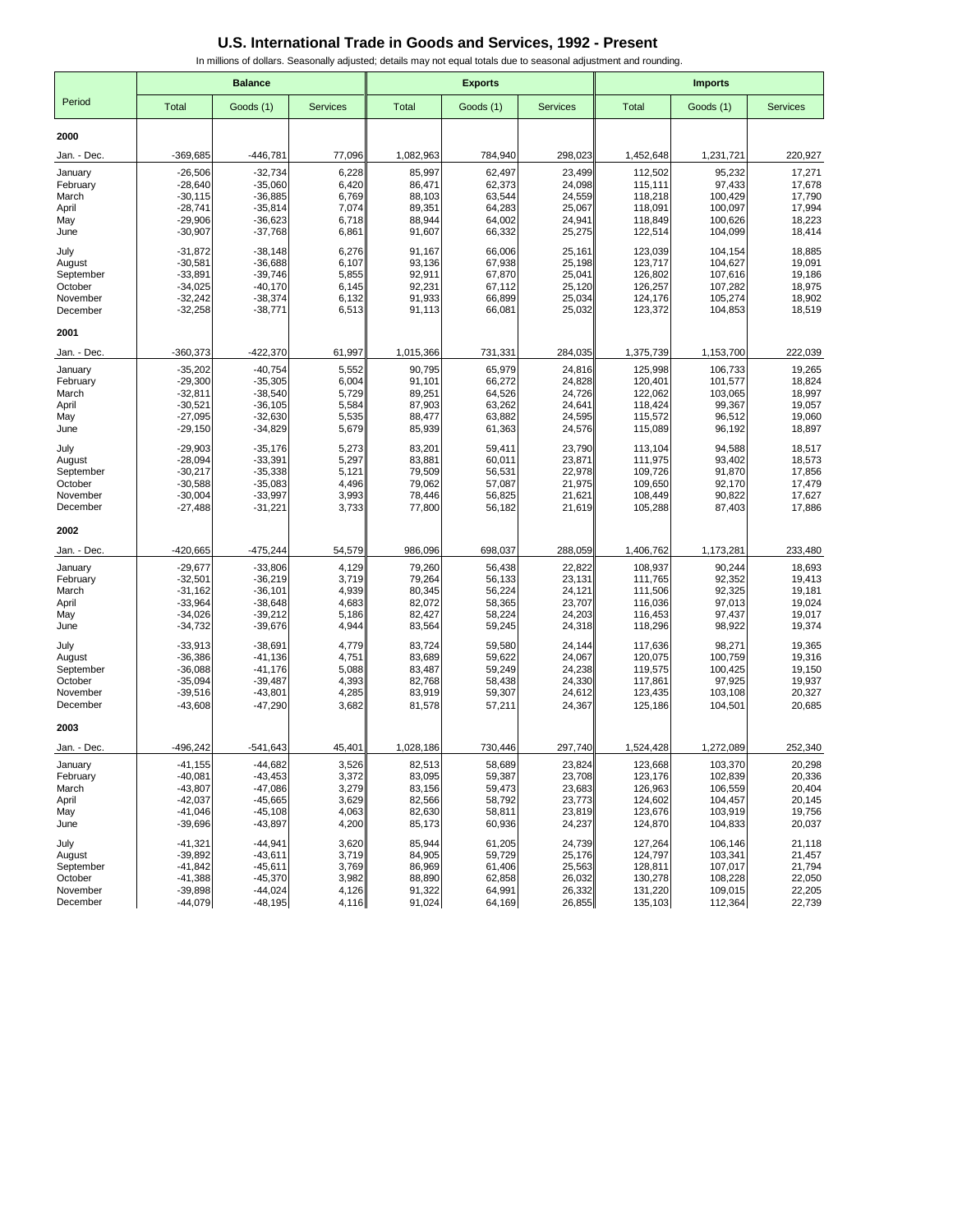|                      | <b>Balance</b>         |                        |                  |                    | <b>Exports</b>     |                  | <b>Imports</b>     |                    |                  |  |
|----------------------|------------------------|------------------------|------------------|--------------------|--------------------|------------------|--------------------|--------------------|------------------|--|
| Period               | Total                  | Goods (1)              | <b>Services</b>  | <b>Total</b>       | Goods (1)          | <b>Services</b>  | <b>Total</b>       | Goods (1)          | <b>Services</b>  |  |
| 2004                 |                        |                        |                  |                    |                    |                  |                    |                    |                  |  |
| Jan. - Dec.          | $-610,837$             | $-664,764$             | 53,927           | 1,168,120          | 823,584            | 344,536          | 1,778,957          | 1,488,348          | 290,609          |  |
| January              | $-44,646$              | $-48,867$              | 4,222            | 90,564             | 63,243             | 27,321           | 135,209            | 112,111            | 23,099           |  |
| February             | $-44,551$              | $-49,026$              | 4,475            | 94,131             | 66,443             | 27,689           | 138,683            | 115,469            | 23,214           |  |
| March                | $-46,754$              | $-51,543$              | 4,789            | 96,707             | 68,474             | 28,233           | 143,461            | 120,017            | 23,444           |  |
| April<br>May         | $-47,284$<br>$-47,552$ | $-52,183$<br>$-52,559$ | 4,899<br>5,007   | 96,398<br>98,197   | 67,810<br>69,480   | 28,588<br>28,717 | 143,682<br>145,749 | 119,993<br>122,039 | 23,689<br>23,710 |  |
| June                 | $-54,168$              | $-58,940$              | 4,771            | 95,773             | 67,025             | 28,747           | 149,941            | 125,965            | 23,976           |  |
| July                 | $-51,606$              | $-56, 104$             | 4,498            | 96,907             | 68,510             | 28,397           | 148,513            | 124,614            | 23,899           |  |
| August               | $-53,647$              | $-56,934$              | 3,287            | 97,295             | 68,980             | 28,316           | 150,942            | 125,914            | 25,028           |  |
| September<br>October | $-51,686$<br>$-55,058$ | $-55,895$<br>$-59,561$ | 4,210<br>4,504   | 98,782<br>100,494  | 70,139<br>70,934   | 28,643<br>29,560 | 150,468<br>155,552 | 126,035<br>130,495 | 24,433<br>25,057 |  |
| November             | $-58,967$              | $-63,496$              | 4,529            | 100,090            | 70,147             | 29,943           | 159,057            | 133,643            | 25,414           |  |
| December             | $-54,918$              | $-59,655$              | 4,737            | 102,781            | 72,398             | 30,382           | 157,699            | 132,053            | 25,646           |  |
| 2005                 |                        |                        |                  |                    |                    |                  |                    |                    |                  |  |
| Jan. - Dec.          | $-716,543$             | $-782,805$             | 66,262           | 1,291,503          | 913,016            | 378,487          | 2,008,046          | 1,695,821          | 312,225          |  |
| January              | $-56,189$              | $-61,181$              | 4,993            | 103,206            | 72,679             | 30,527           | 159,395            | 133,860            | 25,535           |  |
| February             | $-58,095$              | $-63,447$              | 5,352            | 104,010            | 73,198             | 30,812           | 162,104            | 136,644            | 25,460           |  |
| March<br>April       | $-53,134$<br>$-57,312$ | $-58,949$<br>$-62,621$ | 5,815<br>5,309   | 105,098<br>107,268 | 73,719<br>76,407   | 31,379<br>30,861 | 158,231<br>164,580 | 132,668<br>139,028 | 25,563<br>25,552 |  |
| May                  | $-56,040$              | $-61,686$              | 5,646            | 107,079            | 75,785             | 31,294           | 163,120            | 137,471            | 25,649           |  |
| June                 | $-58,152$              | $-63,601$              | 5,449            | 107,033            | 75,759             | 31,274           | 165,185            | 139,360            | 25,825           |  |
| July                 | $-58,301$              | $-63,344$              | 5,042            | 107,082            | 75,955             | 31,127           | 165,383            | 139,298            | 26,084           |  |
| August               | $-58,745$              | $-63,929$              | 5,184            | 108,475            | 77,129             | 31,346           | 167,220            | 141,058            | 26,161           |  |
| September            | $-64,883$              | $-70,530$<br>$-73,179$ | 5,647<br>5,914   | 107,156            | 75,332             | 31,824           | 172,039<br>177,078 | 145,862            | 26,177<br>26,466 |  |
| October<br>November  | $-67,266$<br>$-63,859$ | $-69,822$              | 5,962            | 109,813<br>111,462 | 77,433<br>78,840   | 32,380<br>32,621 | 175,321            | 150,612<br>148,662 | 26,659           |  |
| December             | $-64,569$              | $-70,517$              | 5,948            | 113,822            | 80,780             | 33,042           | 178,391            | 151,297            | 27,094           |  |
| 2006                 |                        |                        |                  |                    |                    |                  |                    |                    |                  |  |
| Jan. - Dec.          | -763,532               | $-837,288$             | 73,756           | 1,463,992          | 1,040,906          | 423,086          | 2,227,524          | 1,878,194          | 349,329          |  |
| January              | $-66,966$              | $-72,871$              | 5,904            | 115,831            | 81,985             | 33,846           | 182,797            | 154,855            | 27,942           |  |
| February             | $-62,308$              | $-67,494$              | 5,185            | 116,871            | 82,943             | 33,928           | 179,180            | 150,437            | 28,743           |  |
| March                | $-62,396$              | $-68,017$              | 5,620            | 118,821            | 84,745             | 34,075           | 181,217            | 152,762            | 28,455           |  |
| April<br>May         | $-62,602$<br>$-64,818$ | $-68,707$<br>$-71,283$ | 6,105<br>6,465   | 119,611<br>121,155 | 84,593<br>85,841   | 35,018<br>35,314 | 182,213<br>185,973 | 153,300<br>157,124 | 28,913<br>28,849 |  |
| June                 | -63,799                | $-69,728$              | 5,929            | 122,726            | 87,739             | 34,987           | 186,526            | 157,467            | 29,058           |  |
| July                 | $-66,909$              | $-72,687$              | 5,778            | 120,430            | 85,676             | 34,754           | 187,339            | 158,362            | 28,977           |  |
| August               | $-68,277$              | $-74,214$              | 5,938            | 122,780            | 87,952             | 34,828           | 191,057            | 162,167            | 28,890           |  |
| September            | $-65,095$              | $-71,279$              | 6,184            | 124,052            | 88,736             | 35,316           | 189,146            | 160,015            | 29,132           |  |
| October<br>November  | $-59,539$<br>$-58,939$ | $-65,954$<br>$-65,795$ | 6,415<br>6,857   | 125,532<br>127,388 | 89,373<br>90,349   | 36,160<br>37,039 | 185,072<br>186,327 | 155,327<br>156,144 | 29,745<br>30,183 |  |
| December             | $-61,882$              | $-69,259$              | 7,377            | 128,795            | 90,975             | 37,820           | 190,677            | 160,234            | 30,443           |  |
| 2007                 |                        |                        |                  |                    |                    |                  |                    |                    |                  |  |
| Jan. - Dec.          | $-710,998$             | $-821,198$             | 110,199          | 1,660,813          | 1,165,150          | 495,664          | 2,371,812          | 1,986,347          | 385,464          |  |
| January              | $-58,013$              | $-65,775$              | 7,762            | 130,648            | 92.195             | 38,453           | 188,661            | 157,970            | 30,691           |  |
| February             | $-58,479$              | $-66,380$              | 7,901            | 129,481            | 90,572             | 38,910           | 187,960            | 156,951            | 31,009           |  |
| March<br>April       | $-62,183$<br>$-60,494$ | $-70,645$<br>$-68,670$ | 8,461<br>8,175   | 133,835<br>133,351 | 94,036<br>93,671   | 39,799<br>39,680 | 196,018<br>193,845 | 164,681<br>162,341 | 31,337<br>31,504 |  |
| May                  | $-59,572$              | $-67,895$              | 8,323            | 135,835            | 95,704             | 40,131           | 195,406            | 163,598            | 31,808           |  |
| June                 | $-59,998$              | $-68,736$              | 8,738            | 137,312            | 96,544             | 40,768           | 197,310            | 165,280            | 32,030           |  |
| July                 | $-60,246$              | $-69,198$              | 8,951            | 138,546            | 97,080             | 41,466           | 198,792            | 166,277            | 32,515           |  |
| August               | $-57,214$              | $-67,060$              | 9,846            | 141,519            | 98,850             | 42,668           | 198,733            | 165,910            | 32,822           |  |
| September<br>October | $-58,159$              | $-67,715$              | 9,555            | 142,069            | 99,722             | 42,348           | 200,228            | 167,436            | 32,792           |  |
| November             | $-57,666$<br>$-60,683$ | $-68,299$<br>$-71,741$ | 10,633<br>11,058 | 144,525<br>146,264 | 101,170<br>102,239 | 43,355<br>44,025 | 202,191<br>206,947 | 169,469<br>173,980 | 32,722<br>32,967 |  |
| December             | $-58,290$              | $-69,085$              | 10,794           | 147,428            | 103,367            | 44,061           | 205,719            | 172,452            | 33,267           |  |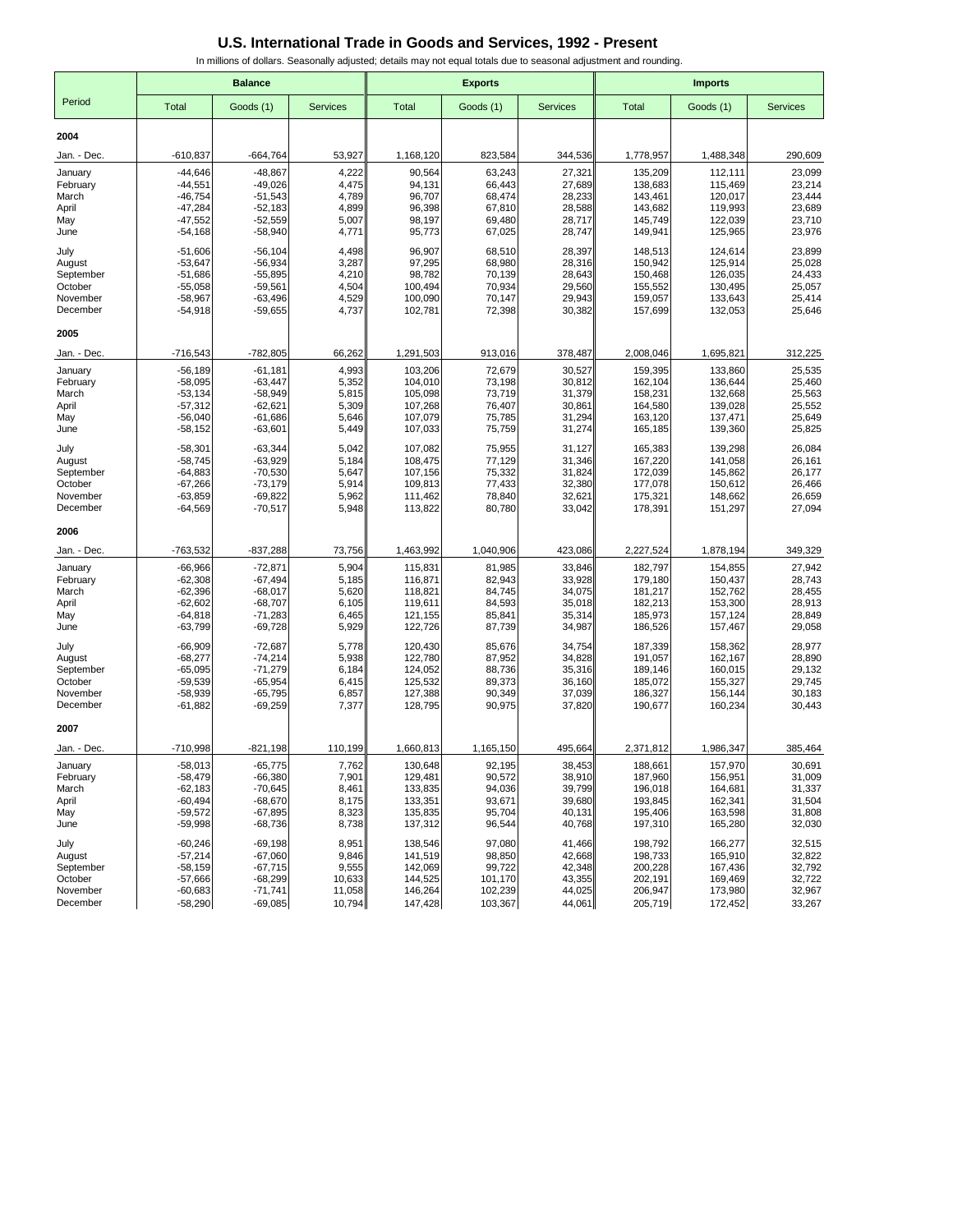|                      | <b>Balance</b>         |                         |                  |                    | <b>Exports</b>     |                  | <b>Imports</b>     |                    |                  |  |
|----------------------|------------------------|-------------------------|------------------|--------------------|--------------------|------------------|--------------------|--------------------|------------------|--|
| Period               | Total                  | Goods (1)               | <b>Services</b>  | <b>Total</b>       | Goods (1)          | <b>Services</b>  | <b>Total</b>       | Goods (1)          | <b>Services</b>  |  |
| 2008                 |                        |                         |                  |                    |                    |                  |                    |                    |                  |  |
| Jan. - Dec.          | $-712,351$             | $-832,493$              | 120,142          | 1,849,585          | 1,308,794          | 540,791          | 2,561,937          | 2,141,287          | 420,650          |  |
| January              | $-61,339$              | $-71,649$               | 10,311           | 151,094            | 106,639            | 44,455           | 212,433            | 178,288            | 34,144           |  |
| February             | $-64,226$              | $-74,110$               | 9,885            | 153,660            | 109,140            | 44,520           | 217,886            | 183,251            | 34,635           |  |
| March                | $-60,200$              | $-70,918$               | 10,718           | 152,900            | 107,934            | 44,966           | 213,100            | 178,852            | 34,248           |  |
| April                | $-63,732$              | $-74,314$               | 10,582           | 157,363            | 112,208            | 45,155           | 221,095            | 186,522            | 34,573           |  |
| May<br>June          | $-62,311$<br>$-60,889$ | $-73,868$<br>$-72,286$  | 11,558<br>11,397 | 159,081<br>164,072 | 112,971<br>117,785 | 46,110<br>46,288 | 221,392<br>224,962 | 186,839<br>190,071 | 34,553<br>34,891 |  |
| July                 | $-66,989$              | $-77,628$               | 10,639           | 166,232            | 120,156            | 46,075           | 233,221            | 197,784            | 35,437           |  |
| August               | $-62,394$              | $-71,541$               | 9,146            | 163,335            | 117,826            | 45,509           | 225,729            | 189,367            | 36,363           |  |
| September            | $-60,293$              | $-70,456$               | 10,163           | 154,611            | 109,228            | 45,383           | 214,904            | 179,683            | 35,221           |  |
| October<br>November  | $-60,879$<br>$-45,133$ | $-70, 138$<br>$-53,601$ | 9,259<br>8,469   | 151,854<br>142,973 | 106,639<br>99,102  | 45,215<br>43,871 | 212,732<br>188,105 | 176,777<br>152,703 | 35,955<br>35,402 |  |
| December             | $-43,967$              | $-51,983$               | 8,016            | 132,410            | 89,166             | 43,244           | 176,377            | 141,150            | 35,228           |  |
| 2009                 |                        |                         |                  |                    |                    |                  |                    |                    |                  |  |
| Jan. - Dec.          | -394,772               | -509,695                | 114,923          | 1,592,791          | 1,070,330          | 522,461          | 1,987,563          | 1,580,025          | 407,538          |  |
| January              | $-39,342$              | $-47,164$               | 7,822            | 125,859            | 83,706             | 42,153           | 165,201            | 130,870            | 34,331           |  |
| February             | $-28,778$              | $-37,359$               | 8,581            | 127,893            | 86,043             | 41,849           | 156,671            | 123,402            | 33,269           |  |
| March<br>April       | $-30,193$<br>$-30,474$ | $-38,976$<br>$-39,545$  | 8,783<br>9,071   | 126,478<br>125,323 | 84,462<br>82,579   | 42,016<br>42,744 | 156,670<br>155,797 | 123,437<br>122,124 | 33,233<br>33,672 |  |
| May                  | $-25,840$              | $-35,596$               | 9,756            | 127,342            | 84,534             | 42,808           | 153,181            | 120,129            | 33,052           |  |
| June                 | $-27,151$              | $-36,844$               | 9,692            | 129,796            | 86,944             | 42,852           | 156,947            | 123,787            | 33,160           |  |
| July                 | $-33,307$              | $-42,839$               | 9,531            | 131,878            | 88,737             | 43,141           | 165,185            | 131,576            | 33,609           |  |
| August               | $-31,674$              | $-41,815$               | 10,142           | 132,567            | 88,801             | 43,766           | 164,240            | 130,616            | 33,624           |  |
| September<br>October | $-35,247$<br>$-34,959$ | $-45,296$<br>$-45,351$  | 10,049<br>10,391 | 137,047<br>141,055 | 92,743<br>95,836   | 44,304<br>45,220 | 172,294<br>176,014 | 138,038<br>141,186 | 34,255<br>34,828 |  |
| November             | $-38,380$              | $-49,072$               | 10,691           | 142,075            | 96,259             | 45,816           | 180,456            | 145,331            | 35,125           |  |
| December             | $-39,426$              | $-49,840$               | 10,413           | 145,480            | 99,687             | 45,793           | 184,906            | 149,527            | 35,379           |  |
| 2010                 |                        |                         |                  |                    |                    |                  |                    |                    |                  |  |
| Jan. - Dec.          | $-503,090$             | $-648,674$              | 145,584          | 1,872,318          | 1,290,278          | 582,041          | 2,375,408          | 1,938,952          | 436,456          |  |
| January              | $-37,744$              | $-49,076$               | 11,332           | 145,718            | 99,243             | 46,475           | 183,463            | 148,319            | 35,143           |  |
| February             | $-41,504$              | $-52,019$               | 10,515           | 146,849            | 100,546            | 46,303           | 188,353            | 152,565            | 35,788           |  |
| March                | $-40,270$              | $-51,549$               | 11,279           | 151,080            | 104,491            | 46,590           | 191,351            | 156,040            | 35,311           |  |
| April<br>May         | $-41,496$<br>$-42,088$ | $-52,441$<br>$-53,596$  | 10,944<br>11,507 | 150,006<br>153,819 | 103,405<br>106,545 | 46,601<br>47,273 | 191,502<br>195,907 | 155,845<br>160,141 | 35,657<br>35,766 |  |
| June                 | -47,316                | $-59,091$               | 11,776           | 153,326            | 105,364            | 47,962           | 200,641            | 164,455            | 36,186           |  |
| July                 | $-41,610$              | $-53,416$               | 11,807           | 156,763            | 108,197            | 48,567           | 198,373            | 161,613            | 36,760           |  |
| August               | $-45,619$              | $-58,128$               | 12,509           | 157,769            | 108,331            | 49,438           | 203,388            | 166,459            | 36,929           |  |
| September<br>October | $-44,334$<br>$-40,647$ | $-57,298$               | 12,964<br>13.069 | 158,624            | 108,638            | 49,986<br>50,550 | 202,958<br>204.881 | 165,935            | 37,023<br>37,481 |  |
| November             | $-38,739$              | $-53,716$<br>$-52,385$  | 13,646           | 164,234<br>165,621 | 113,684<br>114,639 | 50.982           | 204,360            | 167,400<br>167,024 | 37,336           |  |
| December             | -41,722                | $-55,959$               | 14,238           | 168,510            | 117,196            | 51,314           | 210,232            | 173,155            | 37,077           |  |
| 2011                 |                        |                         |                  |                    |                    |                  |                    |                    |                  |  |
| Jan. - Dec.          | $-554,522$             | -740,999                | 186,477          | 2,143,551          | 1,498,886          | 644,665          | 2,698,074          | 2,239,885          | 458,188          |  |
| January              | $-48,123$              | $-62,609$               | 14.486           | 169,897            | 118,563            | 51,334           | 218,020            | 181,172            | 36,848           |  |
| February             | $-44,753$              | $-59,701$               | 14,949           | 168,665            | 117,018            | 51,647           | 213,418            | 176,720            | 36,698           |  |
| March<br>April       | $-44,313$<br>$-42,685$ | $-59,756$<br>$-57,811$  | 15,443<br>15,127 | 176,676<br>178,839 | 124,039<br>125,835 | 52,637<br>53,004 | 220,988<br>221,523 | 183,794<br>183,646 | 37,194<br>37,877 |  |
| May                  | $-47,724$              | $-63,078$               | 15,353           | 178,856            | 125,031            | 53,826           | 226,581            | 188,108            | 38,473           |  |
| June                 | -49,882                | $-65,599$               | 15,717           | 176,894            | 122,625            | 54,270           | 226,777            | 188,224            | 38,553           |  |
| July                 | $-46,070$              | $-62,066$               | 15,996           | 181,502            | 126,452            | 55,050           | 227,572            | 188,519            | 39,054           |  |
| August               | $-45,052$              | $-61,924$               | 16,872           | 182,475            | 126,475            | 56,000           | 227,527            | 188,399            | 39,128           |  |
| September<br>October | $-43,477$<br>$-45,510$ | $-59,834$<br>$-60,867$  | 16,357<br>15,358 | 183,858<br>182,681 | 128,738<br>128,747 | 55,120<br>53,934 | 227,334<br>228,191 | 188,572<br>189,615 | 38,762<br>38,576 |  |
| November             | -47,461                | $-62,687$               | 15,226           | 180,797            | 127,077            | 53,720           | 228,258            | 189,764            | 38,494           |  |
| December             | $-49,474$              | $-65,067$               | 15,593           | 182,411            | 128,286            | 54,125           | 231,885            | 193,353            | 38,532           |  |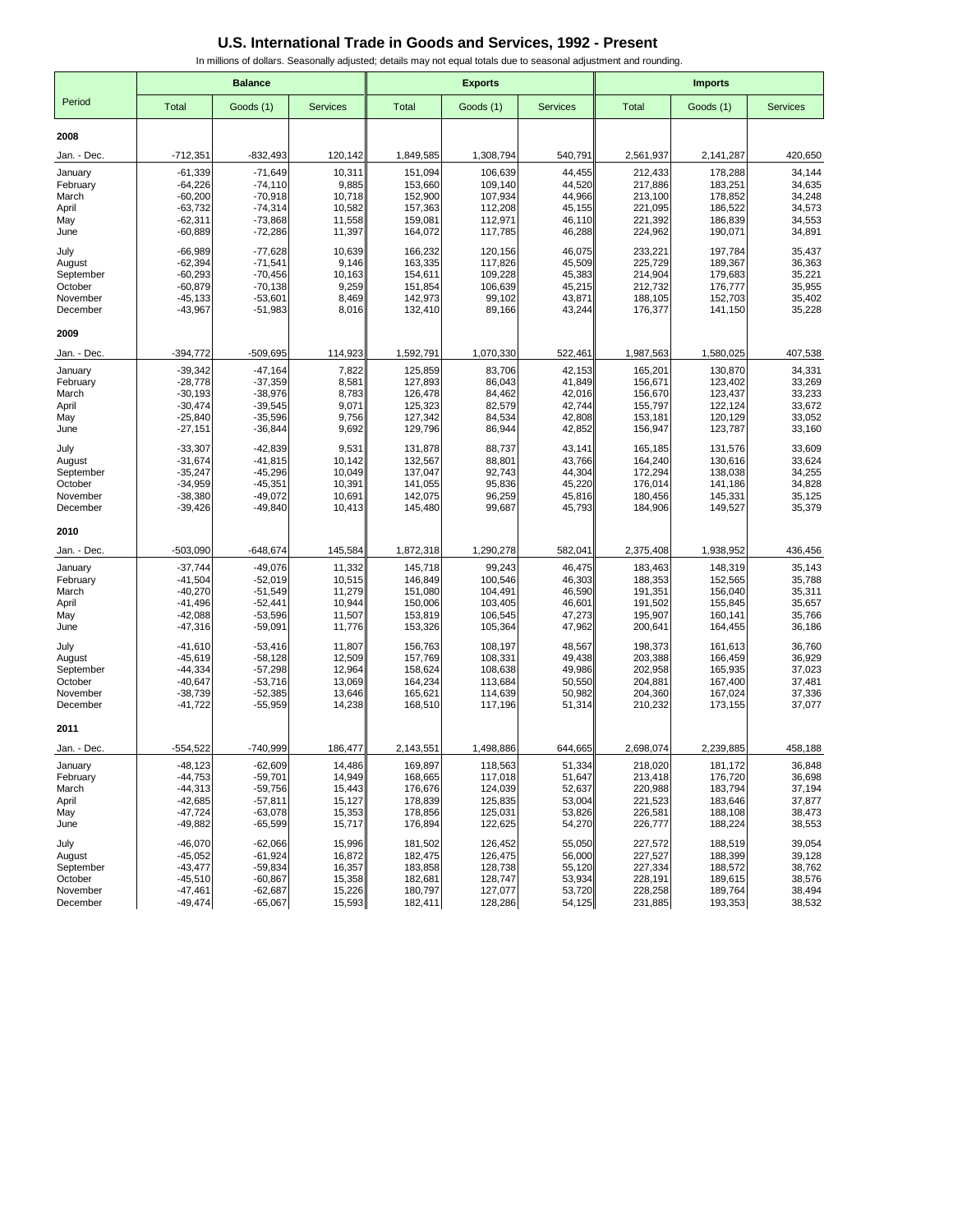|                      |                        | <b>Balance</b>         |                  |                    | <b>Exports</b>     |                  | <b>Imports</b>     |                    |                  |  |
|----------------------|------------------------|------------------------|------------------|--------------------|--------------------|------------------|--------------------|--------------------|------------------|--|
| Period               | Total                  | Goods (1)              | <b>Services</b>  | <b>Total</b>       | Goods (1)          | <b>Services</b>  | <b>Total</b>       | Goods (1)          | <b>Services</b>  |  |
| 2012                 |                        |                        |                  |                    |                    |                  |                    |                    |                  |  |
| Jan. - Dec.          | $-525,906$             | $-741, 119$            | 215,213          | 2,247,453          | 1,562,630          | 684,823          | 2,773,359          | 2,303,749          | 469,610          |  |
| January              | $-50,126$              | $-66,735$              | 16,609           | 182,425            | 127,345            | 55,080           | 232,551            | 194,081            | 38,471           |  |
| February             | $-42,780$              | $-60, 195$             | 17,415           | 185,085            | 128,801            | 56,285           | 227,865            | 188,995            | 38,869           |  |
| March                | $-49,749$              | $-66,971$              | 17,222           | 188,511            | 132,015            | 56,496           | 238,260            | 198,986            | 39,274           |  |
| April<br>May         | $-46,842$<br>$-45,106$ | $-64,077$<br>$-62,589$ | 17,235<br>17,483 | 187,092<br>187,375 | 130,538<br>130,724 | 56,554<br>56,651 | 233,934<br>232,481 | 194,615<br>193,313 | 39,319<br>39,168 |  |
| June                 | $-42,941$              | $-60,415$              | 17,474           | 187,247            | 130,717            | 56,530           | 230,188            | 191,132            | 39,056           |  |
| July                 | $-42,406$              | $-59,723$              | 17,317           | 186,714            | 130,145            | 56,570           | 229,120            | 189,868            | 39,252           |  |
| August               | $-44,030$              | $-61,109$              | 17,079           | 184,999            | 128,352            | 56,648           | 229,029            | 189,461            | 39,568           |  |
| September<br>October | $-38,794$<br>$-41,467$ | $-57,416$<br>$-60,545$ | 18,622<br>19,078 | 191,182<br>186,133 | 133,580<br>127,616 | 57,602<br>58,517 | 229,976<br>227,600 | 190,996<br>188,161 | 38,980<br>39,440 |  |
| November             | $-45,332$              | $-64,668$              | 19,335           | 188,461            | 129,697            | 58,765           | 233,794            | 194,364            | 39,430           |  |
| December             | $-36,334$              | $-56,678$              | 20,344           | 192,226            | 133,100            | 59,126           | 228,560            | 189,778            | 38,783           |  |
| 2013                 |                        |                        |                  |                    |                    |                  |                    |                    |                  |  |
| Jan. - Dec.          | -446,861               | $-700,539$             | 253,678          | 2,313,121          | 1,593,708          | 719,413          | 2,759,982          | 2,294,247          | 465,736          |  |
| January              | $-40, 135$             | $-60,764$              | 20,629           | 190,283            | 131,197            | 59,086           | 230,418            | 191,961            | 38,457           |  |
| February             | $-41,004$              | $-61,750$              | 20,746           | 192,436            | 133,289            | 59,147           | 233,440            | 195,039            | 38,400           |  |
| March                | $-34,314$              | $-55,614$              | 21,300           | 189,856            | 130,539            | 59,317           | 224,170            | 186,153            | 38,017           |  |
| April<br>May         | $-38,487$<br>$-41,701$ | $-58,407$<br>$-62,194$ | 19,920<br>20,493 | 190,603<br>189,837 | 131,932<br>130,799 | 58,670<br>59,038 | 229,090<br>231,538 | 190,339<br>192,993 | 38,751<br>38,545 |  |
| June                 | $-34,426$              | $-55,548$              | 21,122           | 192,921            | 133,359            | 59,563           | 227,347            | 188,907            | 38,441           |  |
| July                 | $-36,356$              | $-57,948$              | 21,592           | 192,125            | 132,030            | 60,094           | 228,481            | 189,978            | 38,503           |  |
| August               | $-36,617$              | $-58.044$              | 21,427           | 192,449            | 132,361            | 60,087           | 229,065            | 190,405            | 38,660           |  |
| September            | $-39,917$              | $-61,635$              | 21,718           | 192,505            | 131,743            | 60,762           | 232,422            | 193,379            | 39,044           |  |
| October<br>November  | $-36,285$<br>$-33,983$ | $-57,771$<br>$-55,237$ | 21,486<br>21,254 | 196,471<br>197,292 | 135,485<br>136,235 | 60,987<br>61,057 | 232,757<br>231,275 | 193,256<br>191,472 | 39,501<br>39,804 |  |
| December             | $-33,636$              | $-55,627$              | 21,991           | 196,343            | 134,737            | 61,605           | 229,979            | 190,364            | 39,614           |  |
| 2014                 |                        |                        |                  |                    |                    |                  |                    |                    |                  |  |
| Jan. - Dec.          | -483,952               | $-749,917$             | 265,965          | 2,392,615          | 1,635,563          | 757,051          | 2,876,566          | 2,385,480          | 491,086          |  |
| January              | $-37,433$              | $-59,821$              | 22,388           | 195,789            | 133,813            | 61,976           | 233,222            | 193,634            | 39,588           |  |
| February             | $-40,119$              | $-61,758$              | 21,639           | 195,059            | 132,989            | 62,070           | 235,178            | 194,747            | 40,431           |  |
| March                | $-42,940$              | $-63,738$              | 20,798           | 199,559            | 137,312            | 62,247           | 242,498            | 201,050            | 41,448           |  |
| April<br>May         | $-43,735$<br>$-39,575$ | $-66,424$<br>$-62,522$ | 22,690<br>22,947 | 199,056<br>201,418 | 136,036<br>137,841 | 63,019<br>63,577 | 242,790<br>240,993 | 202,461<br>200,362 | 40,329<br>40,630 |  |
| June                 | $-38,895$              | $-61,411$              | 22,515           | 200,514            | 137,005            | 63,509           | 239,410            | 198,416            | 40,994           |  |
| July                 | $-38,935$              | $-61,785$              | 22,850           | 200,758            | 137,619            | 63,140           | 239,693            | 199,403            | 40,290           |  |
| August               | $-36,935$              | $-59,403$              | 22,468           | 202,226            | 139,035            | 63,191           | 239,161            | 198,438            | 40,723           |  |
| September            | $-41,672$              | $-63,888$              | 22,216           | 199,556            | 136,162            | 63,393           | 241,228            | 200,050            | 41,177           |  |
| October              | $-41,067$              | $-62,424$              | 21,358           | 201,376            | 137,767            | 63,609           | 242,443            | 200,191            | 42,251           |  |
| November<br>December | $-39,808$<br>$-42,838$ | $-61,479$<br>$-65,264$ | 21,671<br>22,426 | 198,893<br>198,413 | 135,528<br>134,456 | 63,364<br>63,957 | 238,700<br>241,251 | 197,007<br>199,720 | 41,693<br>41,531 |  |
| 2015                 |                        |                        |                  |                    |                    |                  |                    |                    |                  |  |
| Jan. - Dec.          | -490,776               | $-761,868$             | 271,092          | 2,280,778          | 1,511,381          | 769,397          | 2,771,554          | 2,273,249          | 498,305          |  |
| January              | $-38.865$              | $-62,102$              | 23.237           | 194,245            | 130,199            | 64,046           | 233,110            | 192,301            | 40,809           |  |
| February             | $-33,903$              | $-57,664$              | 23,761           | 191,934            | 127,893            | 64,041           | 225,837            | 185,557            | 40,280           |  |
| March<br>April       | $-48,732$<br>$-39,836$ | $-72,184$<br>$-62,722$ | 23,452<br>22,886 | 192,271<br>193,086 | 127,813<br>129,260 | 64,459<br>63,826 | 241,004<br>232,923 | 199,997<br>191,982 | 41,007<br>40,940 |  |
| May                  | $-38,502$              | $-61,462$              | 22,960           | 191,918            | 127,791            | 64,127           | 230,420            | 189,253            | 41,167           |  |
| June                 | $-42,425$              | $-65,486$              | 23,062           | 191,512            | 127,095            | 64,417           | 233,937            | 192,581            | 41,356           |  |
| July                 | $-40,340$              | $-62,741$              | 22,400           | 190,841            | 126,898            | 63,943           | 231,181            | 189,639            | 41,542           |  |
| August               | $-44,205$              | $-66,773$              | 22,568           | 188,084            | 123,935            | 64,149           | 232,289            | 190,707            | 41,581           |  |
| September            | $-41,641$              | $-63,547$              | 21,907           | 189,155            | 125,167<br>123,524 | 63,989           | 230,796            | 188,714<br>185,909 | 42,082<br>42,759 |  |
| October<br>November  | $-40,873$<br>$-40,451$ | $-62,385$<br>$-62,045$ | 21,513<br>21,594 | 187,795<br>185,419 | 121,367            | 64,272<br>64,053 | 228,668<br>225,870 | 183,412            | 42,459           |  |
| December             | $-41,003$              | $-62,757$              | 21,753           | 184,517            | 120,441            | 64,077           | 225,521            | 183,198            | 42,323           |  |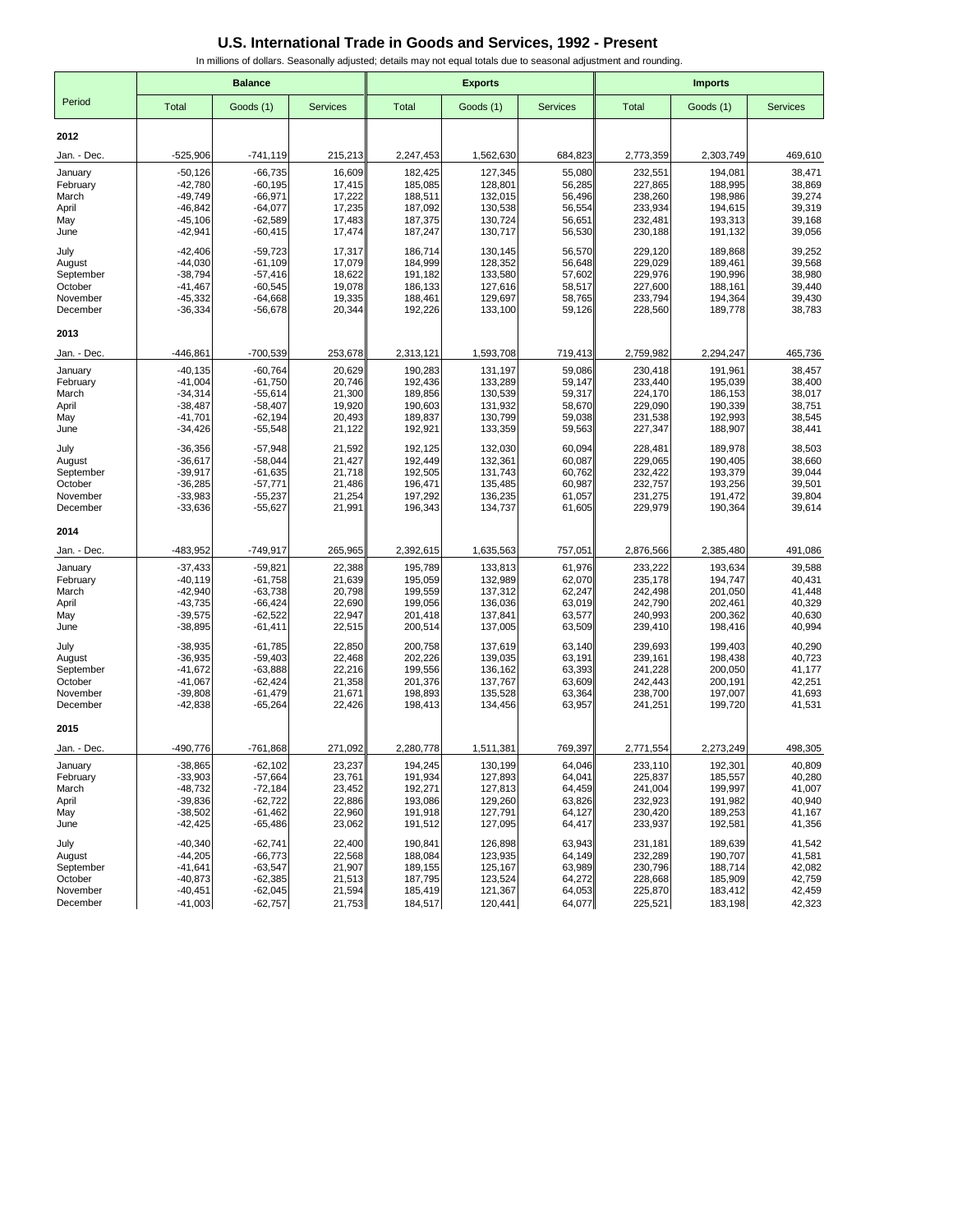|                        | <b>Balance</b>         |                        |                   |                      | <b>Exports</b>       |                  | <b>Imports</b>       |                      |                   |  |
|------------------------|------------------------|------------------------|-------------------|----------------------|----------------------|------------------|----------------------|----------------------|-------------------|--|
| Period                 | Total                  |                        | <b>Services</b>   |                      | Goods (1)            | <b>Services</b>  |                      |                      | <b>Services</b>   |  |
|                        |                        | Goods (1)              |                   | <b>Total</b>         |                      |                  | Total                | Goods (1)            |                   |  |
| 2016                   |                        |                        |                   |                      |                      |                  |                      |                      |                   |  |
| Jan. - Dec.            | -479,458               | $-749,801$             | 270,343           | 2,240,823            | 1,457,392            | 783,431          | 2,720,281            | 2,207,194            | 513,088           |  |
| January                | $-40,045$              | $-61,523$              | 21,478            | 180,951              | 117,469              | 63,482           | 220,997              | 178,992              | 42,004            |  |
| February               | $-43,305$              | $-64,299$              | 20,994            | 183,033              | 119,526              | 63,507           | 226,338              | 183,825              | 42,513            |  |
| March<br>April         | $-36,801$<br>$-38,048$ | $-58,418$<br>$-59,727$ | 21,617<br>21,679  | 182,054<br>184,167   | 118,266<br>119,930   | 63,787<br>64,237 | 218,854<br>222,215   | 176,684<br>179,656   | 42,170<br>42,558  |  |
| May                    | $-39,031$              | $-61,969$              | 22,938            | 185,125              | 119,814              | 65,310           | 224,156              | 181,783              | 42,372            |  |
| June                   | $-41,719$              | $-65,305$              | 23,586            | 186,833              | 120,538              | 66,295           | 228,552              | 185,843              | 42,709            |  |
| July                   | $-39,932$              | $-63,656$              | 23,724            | 188,195              | 121,693              | 66,502           | 228,127              | 185,349              | 42,778            |  |
| August                 | $-40,147$              | $-62,638$              | 22,491            | 190,173              | 123,500              | 66,673           | 230,319              | 186,137              | 44,182            |  |
| September              | $-37,004$              | $-60,586$              | 23,582            | 190,713              | 124,204              | 66,509           | 227,717              | 184,790              | 42,927            |  |
| October<br>November    | $-38,555$<br>$-43,895$ | $-61,398$<br>$-66,799$ | 22,843<br>22,904  | 189,343<br>187,654   | 123,717<br>122,076   | 65,626<br>65,578 | 227,898<br>231,549   | 185,115<br>188,875   | 42,783<br>42,675  |  |
| December               | $-40,977$              | $-63,484$              | 22,507            | 192,583              | 126,660              | 65,923           | 233,560              | 190,144              | 43,415            |  |
| 2017                   |                        |                        |                   |                      |                      |                  |                      |                      |                   |  |
| Jan. - Dec.            | -510,344               | -799,343               | 288,999           | 2,394,476            | 1,557,003            | 837,474          | 2,904,820            | 2,356,345            | 548,475           |  |
| January                | $-43,616$              | $-66,402$              | 22,786            | 195,435              | 128,320              | 67,115           | 239,051              | 194,722              | 44,329            |  |
| February               | $-39,678$              | $-63,592$              | 23,914            | 196,492              | 128,276              | 68,216           | 236,171              | 191,868              | 44,302            |  |
| March                  | $-41,055$              | $-65,053$              | 23,998            | 196,213              | 127,612              | 68,601           | 237,268              | 192,666              | 44,602            |  |
| April                  | $-44,258$              | $-68,405$              | 24,146            | 196,038              | 126,819              | 69,219           | 240,297              | 195,224              | 45,073            |  |
| May                    | $-43,972$              | $-67,183$              | 23,211            | 195,533<br>197,990   | 126,303<br>128,407   | 69,230           | 239,505<br>240,621   | 193,486              | 46,019<br>46,222  |  |
| June                   | $-42,631$              | $-65,992$              | 23,360            |                      |                      | 69,582           |                      | 194,399              |                   |  |
| July                   | $-42,274$              | $-65,483$              | 23,209            | 197,260              | 127,503              | 69,756           | 239,534              | 192,986              | 46,548            |  |
| August<br>September    | $-40,648$<br>$-40,648$ | $-64,313$<br>$-64,980$ | 23,665<br>24,332  | 198,957<br>201,125   | 128,829<br>130,310   | 70,128<br>70,814 | 239,605<br>241,773   | 193,142<br>195,290   | 46,463<br>46,483  |  |
| October                | $-41,650$              | $-66,665$              | 25,015            | 202,855              | 131,635              | 71,220           | 244,505              | 198,300              | 46,205            |  |
| November               | $-44,045$              | $-69,836$              | 25,791            | 206,890              | 135,163              | 71,727           | 250,934              | 204,998              | 45,936            |  |
| December               | $-45,868$              | $-71,439$              | 25,571            | 209,690              | 137,825              | 71,865           | 255,557              | 209,264              | 46,293            |  |
| 2018                   |                        |                        |                   |                      |                      |                  |                      |                      |                   |  |
| Jan. - Dec.            | -578,594               | $-878,749$             | 300,155           | 2,542,462            | 1,676,913            | 865,549          | 3,121,057            | 2,555,662            | 565,395           |  |
| January                | $-46,809$              | $-73,682$              | 26,874            | 207,234              | 134,569              | 72,666           | 254,043              | 208,251              | 45,792            |  |
| February               | $-48,929$              | $-75,016$              | 26,087            | 210,229              | 137,346              | 72,883           | 259,158              | 212,362              | 46,796            |  |
| March                  | $-43,735$              | $-70,246$              | 26,511            | 213,712              | 140,742              | 72,970           | 257,447              | 210,988              | 46,458            |  |
| April<br>May           | $-45,435$<br>$-41,672$ | $-70,277$<br>$-66,650$ | 24,841<br>24,978  | 212,641<br>215,668   | 141,138<br>143,956   | 71,503<br>71,712 | 258,076<br>257,340   | 211,415<br>210,606   | 46,662<br>46,734  |  |
| June                   | $-45,138$              | $-69,398$              | 24,260            | 213,423              | 141,934              | 71,489           | 258,561              | 211,332              | 47,229            |  |
| July                   | $-49,658$              | $-74,647$              | 24,989            | 211,449              | 139,533              | 71,916           | 261,108              | 214,181              | 46,927            |  |
| August                 | $-49,233$              | $-74,582$              | 25,348            | 211,246              | 139,075              | 72,171           | 260,479              | 213,656              | 46,823            |  |
| September              | $-50,891$              | $-75,856$              | 24,965            | 213,211              | 141,106              | 72,105           | 264,102              | 216,962              | 47,140            |  |
| October                | $-52,475$<br>$-49,550$ | $-76,455$<br>$-73,244$ | 23,980<br>23,694  | 213,921<br>211,277   | 141,977<br>139,240   | 71,944<br>72,037 | 266,395<br>260,827   | 218,432<br>212,483   | 47,964<br>48,343  |  |
| November<br>December   | $-55,070$              | $-78,696$              | 23,627            | 208,451              | 136,298              | 72,153           | 263,520              | 214,994              | 48,526            |  |
| 2019                   |                        |                        |                   |                      |                      |                  |                      |                      |                   |  |
|                        | $-559,676$             |                        |                   |                      |                      | 891,177          |                      |                      |                   |  |
| Jan. - Dec.<br>January | 48,874                 | $-857,260$<br>72,244   | 297,584<br>23,370 | 2,546,276<br>210,489 | 1,655,098<br>138,584 | 71,905           | 3,105,952<br>259,363 | 2,512,358<br>210,828 | 593,594<br>48,535 |  |
| February               | $-47,196$              | $-70,816$              | 23,620            | 212,172              | 139,499              | 72,674           | 259,368              | 210,315              | 49,053            |  |
| March                  | $-49,138$              | $-73,100$              | 23,962            | 214,675              | 141,049              | 73,627           | 263,813              | 214,149              | 49,664            |  |
| April                  | $-48,979$              | $-73,731$              | 24,752            | 211,214              | 136,839<br>139,813   | 74,375           | 260,193<br>265,770   | 210,570              | 49,623            |  |
| May<br>June            | $-50,544$<br>$-48,902$ | $-75,984$<br>$-74,292$ | 25,440<br>25,390  | 215,226<br>212,232   | 136,850              | 75,413<br>75,382 | 261,134              | 215,797<br>211,143   | 49,973<br>49,992  |  |
|                        | $-48,351$              | $-73,442$              | 25,091            |                      |                      |                  |                      |                      | 49,494            |  |
| July<br>August         | $-48,233$              | $-73,279$              | 25,046            | 212,515<br>212,237   | 137,930<br>137,643   | 74,585<br>74,595 | 260,866<br>260,470   | 211,372<br>210,921   | 49,549            |  |
| September              | $-44,958$              | $-70,039$              | 25,081            | 211,048              | 136,610              | 74,438           | 256,006              | 206,649              | 49,357            |  |
| October                | $-41,926$              | $-67,586$              | 25,660            | 211,396              | 136,380              | 75,015           | 253,322              | 203,966              | 49,356            |  |
| November               | $-38,684$              | $-64,298$              | 25,613            | 211,491              | 136,708              | 74,782           | 250,175              | 201,006              | 49,169            |  |
| December               | $-43,891$              | $-68,448$              | 24,557            | 211,580              | 137,193              | 74,386           | 255,471              | 205,641              | 49,830            |  |
| 2020                   |                        |                        |                   |                      |                      |                  |                      |                      |                   |  |
| Jan. - Dec.            | -653,989               | $-913,885$             | 259,896           | 2,158,651            | 1,432,218            | 726,433          | 2,812,640            | 2,346,103            | 466,537           |  |
| January                | $-44,357$              | $-67,223$              | 22,866            | 207,395              | 136,498              | 70,897           | 251.752              | 203,721              | 48,031            |  |
| February               | $-40,501$<br>$-44,847$ | $-62,607$              | 22,106<br>22,649  | 207,648              | 137,170              | 70,479           | 248,149              | 199,777              | 48,373            |  |
| March<br>April         | $-52,246$              | $-67,497$<br>$-74,772$ | 22,526            | 188,930<br>150,773   | 126,756<br>94,629    | 62,174<br>56,144 | 233,777<br>203,019   | 194,253<br>169,402   | 39,525<br>33,618  |  |
| May                    | $-54,367$              | $-76,723$              | 22,356            | 146,249              | 90,323               | 55,926           | 200,616              | 167,046              | 33,570            |  |
| June                   | $-48,972$              | $-71,253$              | 22,281            | 160,174              | 104,017              | 56,157           | 209,146              | 175,270              | 33,876            |  |
| July                   | $-58,818$              | $-80,509$              | 21,691            | 172,183              | 115,637              | 56,546           | 231,000              | 196,145              | 34,855            |  |
| August                 | $-61,115$              | $-82,412$              | 21,297            | 176,270              | 119,058              | 57,212           | 237,385              | 201,470              | 35,915            |  |
| September              | $-59,105$              | $-80,147$              | 21,042            | 181,292              | 122,957              | 58,334           | 240,396              | 203,104              | 37,292            |  |
| October<br>November    | $-62,107$<br>$-64,985$ | $-82,161$<br>$-85,383$ | 20,055<br>20,398  | 185,374<br>188,342   | 125,779<br>127,248   | 59,595<br>61,095 | 247,481<br>253,327   | 207,940<br>212,630   | 39,541<br>40,697  |  |
| December               | $-62,570$              | $-83,199$              | 20,629            | 194,020              | 132,146              | 61,874           | 256,590              | 215,345              | 41,245            |  |